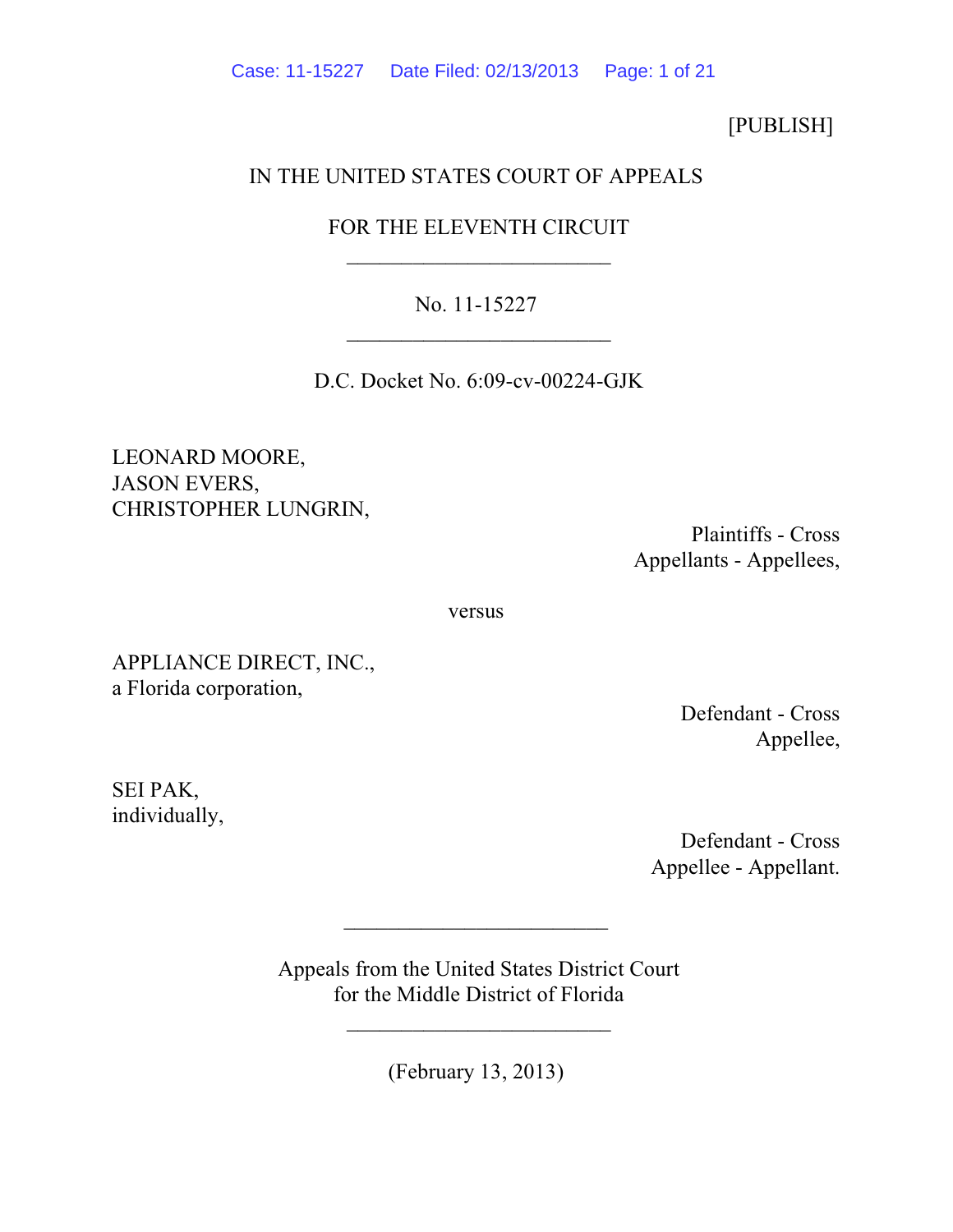Before JORDAN and ANDERSON, Circuit Judges and ALBRITTON,<sup>\*</sup> District Judge.

ALBRITTON, District Judge:

This is a suit for damages for retaliation under Chapter 8 of Title 29, the Fair Labor Standards Act of 1938, 29 U.S.C. § 201–219 ("FLSA"). The case presents cross-appeals. Defendant Sei Pak ("Pak") appeals the district court's entry of judgment against him individually and its denial of his renewed motions for judgment as a matter of law and remittitur. Plaintiffs Leonard Moore, Jason Evers, and Christopher Lungrin ("Plaintiffs") appealed the court's denial of their motion to add an award of liquidated damages so as to double the jury's award of economic damages. For the reasons set forth below, we affirm both the district court's entry of judgment against Pak and its denial of Plaintiffs' motion for liquidated damages.

### **I. BACKGROUND**

Prior to the filing of this action, on March 4, 2008, Plaintiffs filed a complaint alleging violations of the section 207 overtime provisions of the FLSA against their employer, Appliance Direct, Inc., and Pak, the Chief Executive

 <sup>\*</sup>Honorable W. Harold Albritton, United States District Judge for the Middle District of Alabama, sitting by designation.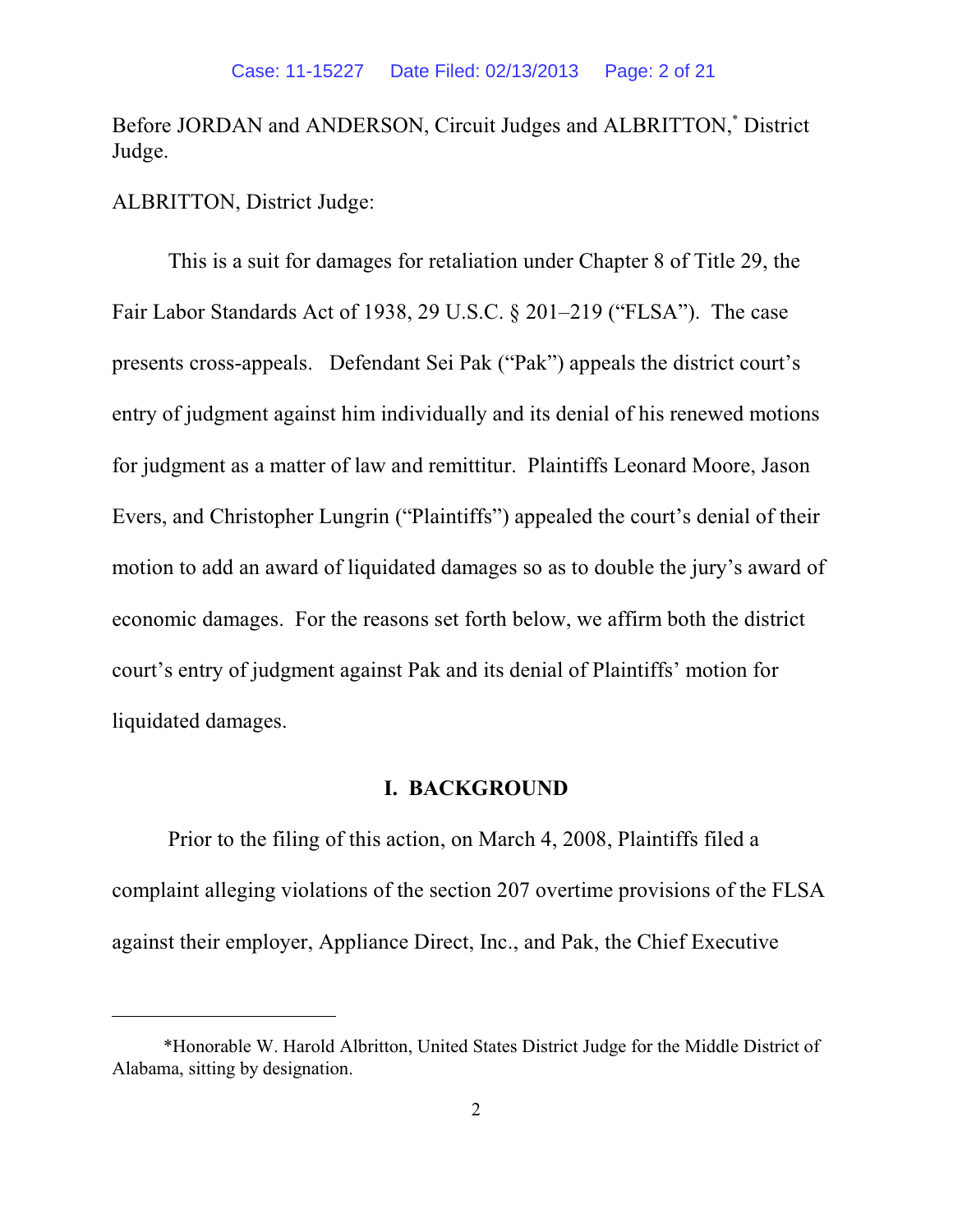Officer of Appliance Direct ("the overtime lawsuit"). Appliance Direct sells home appliances to customers, and the Plaintiffs were employed as delivery truck drivers. During the pendency of the overtime lawsuit, Appliance Direct began changing the employment status of its drivers from employees to independent contractors. Although other drivers formerly employed by Appliance Direct received offers to become independent contractors, the Plaintiffs did not, and their employment as truckdriver/employees was terminated as their jobs were outsourced.

The Plaintiffs then filed this separate suit, a one-count complaint alleging that Appliance Direct and Pak retaliated against them for filing the overtime lawsuit, in violation of section 215(a)(3) of the FLSA, by not giving them an opportunity to enter into independent subcontracts for delivery services and by interfering with the Plaintiffs' ability to be hired by other subcontractors of delivery services for Appliance Direct. They alleged that other truckdriver/employees who had not joined in the overtime suit were given that opportunity. While this suit was pending trial, the overtime lawsuit was settled, and we held in a previous appeal that the earlier overtime lawsuit did not bar this retaliation suit on the basis of *res judicata. Moore, et al. v. Pak*, No. 10-12788, 402 Fed. App'x 491 (11th Cir. 2010).

3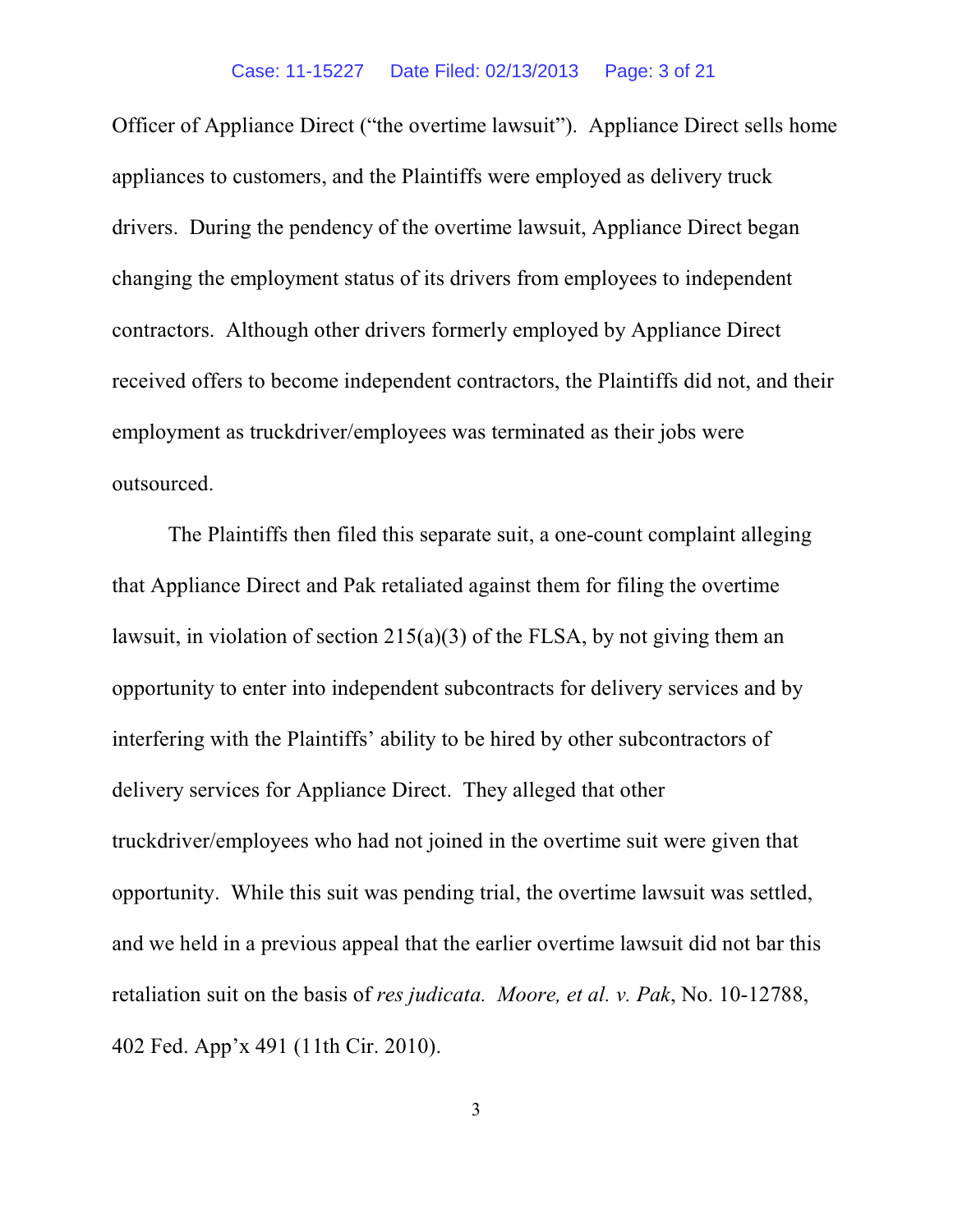#### Case: 11-15227 Date Filed: 02/13/2013 Page: 4 of 21

This retaliation case was stayed as to Appliance Direct after it filed for bankruptcy, and it proceeded to a jury trial against Pak alone. At the conclusion of Plaintiffs' case-in-chief, Pak moved for judgment as a matter of law, arguing that the Plaintiffs did not present sufficient evidence that Pak is an "employer" under the FLSA and that they did not present sufficient evidence as to their damages. This was denied. Pak renewed his motion after presenting his case, with the additional ground that the Plaintiffs had not presented sufficient evidence of causation between their protected activity and the adverse employment action. The district court denied the renewed motion, and the jury returned a verdict for the Plaintiffs with an economic damages award of \$30,000 each.

After the trial, Pak filed two renewed motions for judgment as a matter of law and for remittitur or a new trial. In the motions he again argued that the Plaintiffs did not sufficiently prove their damages, that Pak had not been proved to be an employer, and that there was a lack of causation. Pak also argued that the court should reduce the Plaintiffs' amount of damages to zero or order a new trial because the Plaintiffs did not prove their claim for lost profits. The district court found that there was sufficient evidence at trial on the issues raised by Pak and denied his motions. Pak filed this appeal claiming that: (1) he is not an employer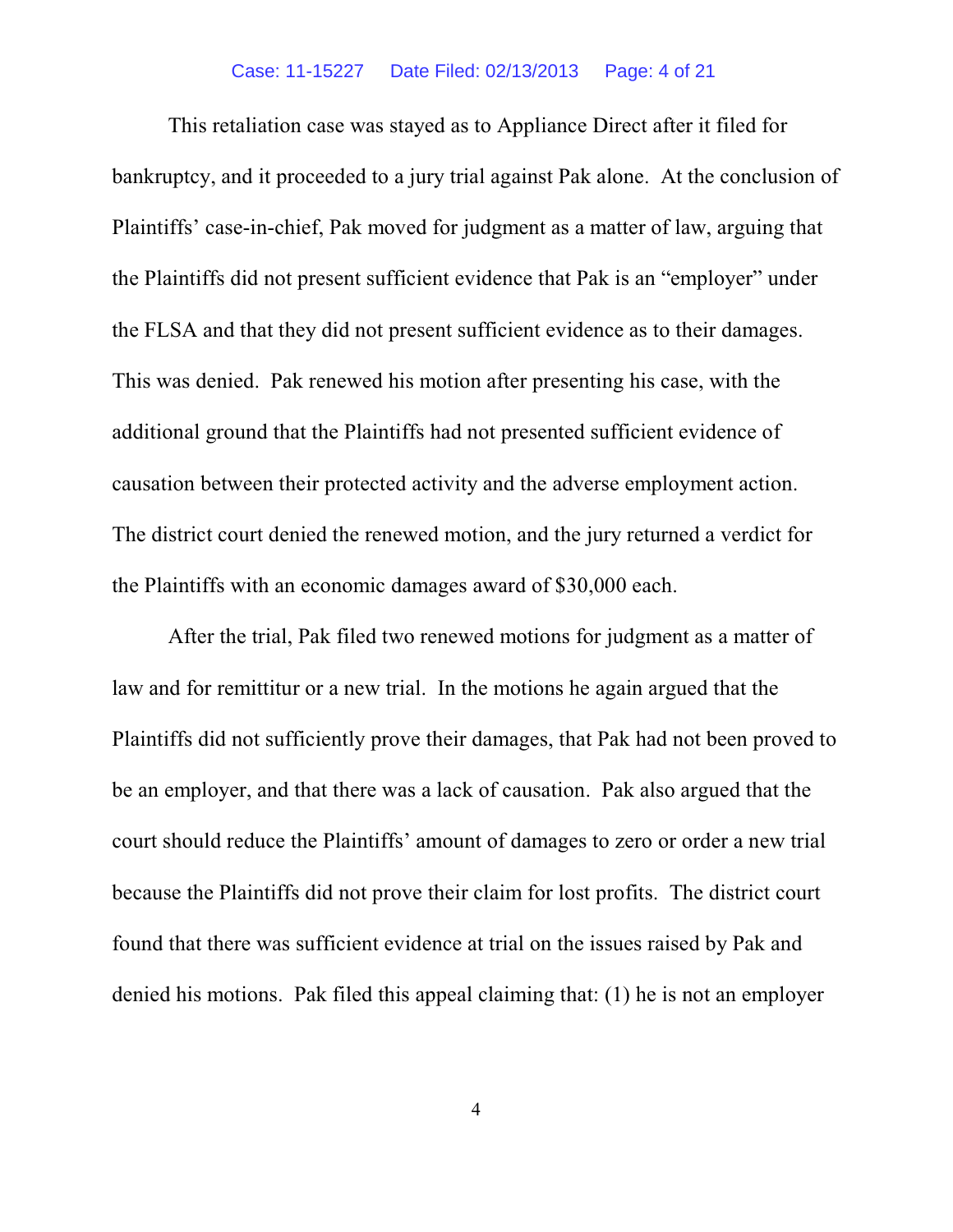under the FLSA, and (2) the Plaintiffs did not sufficiently prove their damages.<sup>1</sup>

The Plaintiffs filed a post-trial motion seeking an additur of liquidated damages to the jury's damages awards. The district court denied the motion, and the Plaintiffs cross-appealed on the issue of whether the district court was required to add liquidated damages to the judgment because Pak did not show that he was acting in reasonable good faith.

#### **II. STANDARD OF REVIEW**

We review the denial of a motion for judgment as a matter of law *de novo*. *Wood v. Green*, 323 F.3d 1309, 1312 (11th Cir. 2003). The court considers the evidence and the inferences drawn from it in a light most favorable to the nonmoving party. *Goldsmith v. Bagby Elevator Co.*, 513 F.3d 1261, 1275 (11th Cir. 2008).

We review the denial of a motion for remittitur or new trial under an abuse of discretion standard. *Gasperini v. Ctr. for Humanities, Inc.*, 518 U.S. 415, 435 (1996). Questions of statutory interpretation are reviewed *de novo*. *United States v. Moore*, 541 F.3d 1323, 1326 (11th Cir. 2008).

 $<sup>1</sup>$  Pak also argues on appeal that the Plaintiffs' claims lack causation because the alleged</sup> retaliatory act occurred before the protected activity. This argument is unavailing. The Plaintiffs agree that Pak decided to make drivers independent contractors before the Plaintiffs filed their overtime lawsuit. However, evidence at trial was sufficient for the jury to find that Pak would not allow Plaintiffs the opportunity to receive independent subcontracts because they had previously filed their suit. There is sufficient evidence of causation.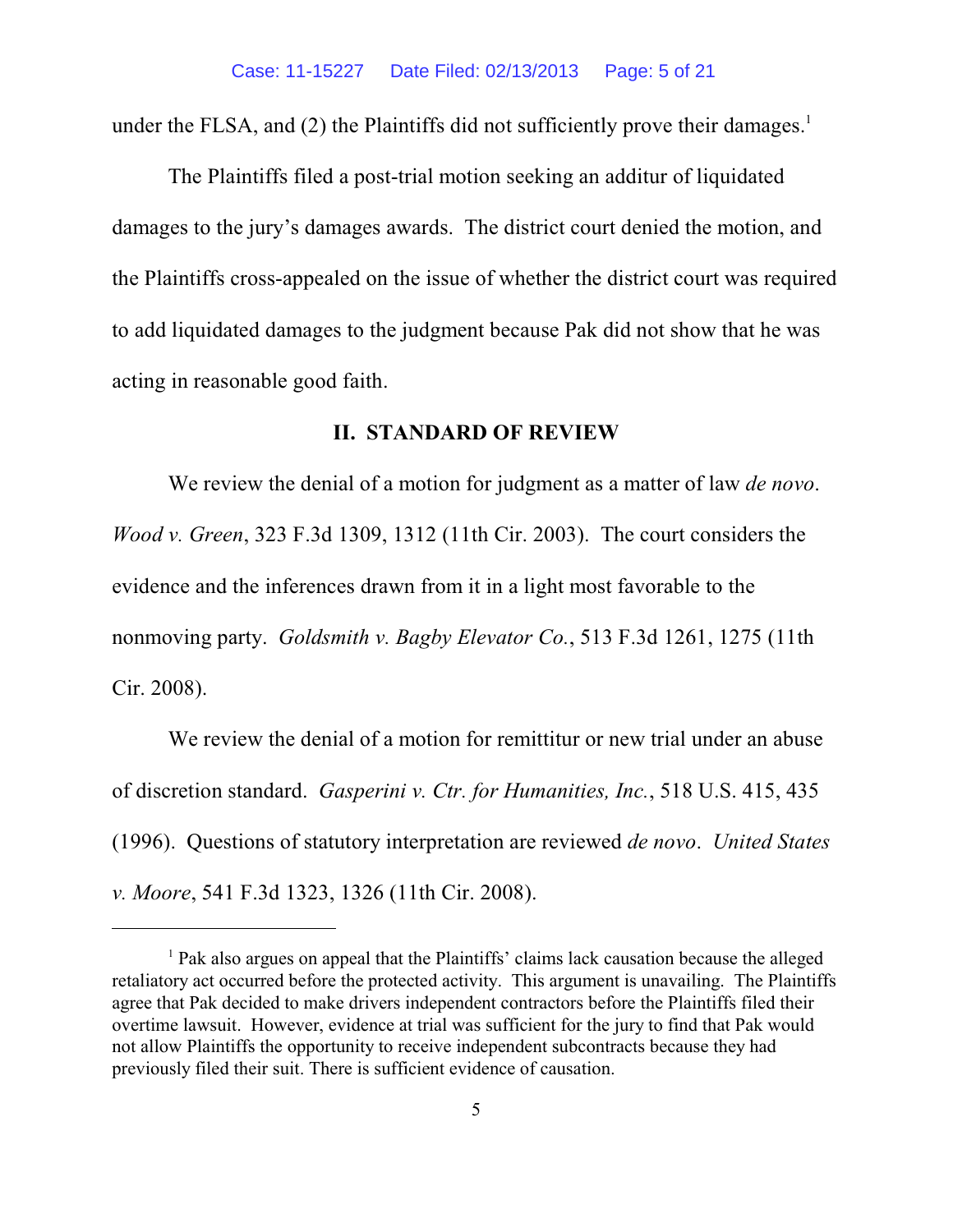### **III. DISCUSSION**

# A. Definition of "Employer" under FLSA

Pak first challenges the district court's entry of judgment and denial of his motions based on a finding that he is individually liable as an employer under the FLSA. The FLSA defines an employer as including "any person acting directly or indirectly in the interest of an employer in relation to an employee." 29 U.S.C. § 203(d). A corporate officer is personally liable as an FLSA employer if he has "operational control of a corporation's covered enterprise," which may be involvement in the day-to-day operation of the company or direct supervision of the employee at issue. *Patel v. Wargo*, 803 F.2d 632, 637–38 (11th Cir. 1986).

Pak was the CEO and 75% owner of Appliance Direct, but that is only one factor to consider in determining whether he could be held liable as an employer under the FLSA. Considering the totality of the circumstances, the evidence at trial was sufficient to show that Pak was an employer of the Plaintiffs. Pak's involvement in Appliance Direct included more than a majority ownership interest and office of CEO. At trial there was evidence showing him to have guided company policy and to have given instructions to managers regarding job duties; that he was the ultimate decision maker at the company; that he negotiated leases and vendor contracts; and significantly, that he directed that the Plaintiffs not be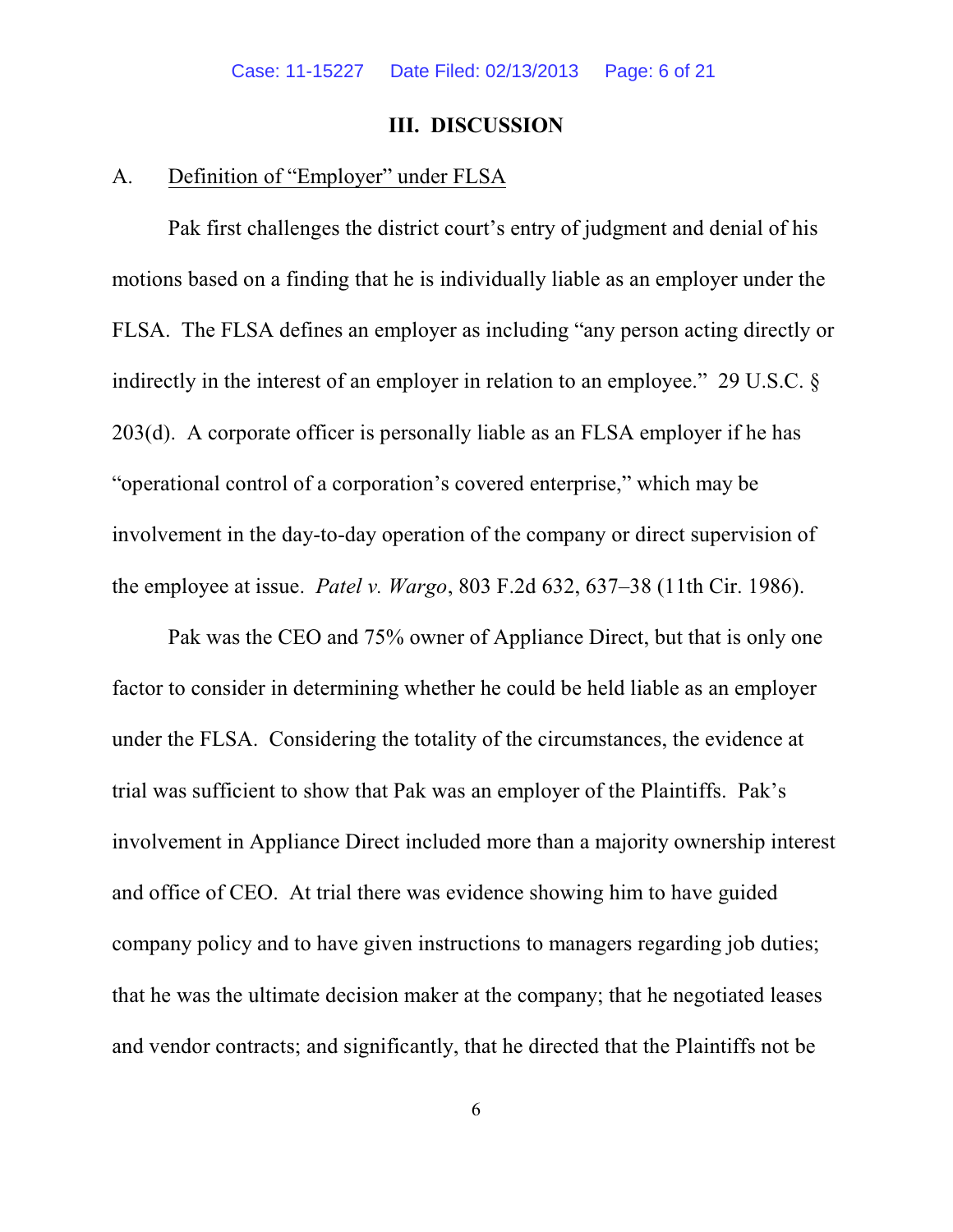#### Case: 11-15227 Date Filed: 02/13/2013 Page: 7 of 21

given subcontracts for delivery services, among other involvements. In short, reasonable jurors could differ as to whether Pak was an employer under the requirements of the FLSA, but considering the evidence in the light most favorable to the Plaintiffs, the district court properly denied his motions for judgment as a matter of law.

#### B. Plaintiffs' Proof of Damages

Pak also appeals the district court's denial of his multiple motions on the basis that the Plaintiffs failed to prove their damages at trial. To prove their damages, the Plaintiffs relied in part on the testimony of Jeff Caneva, whose company had a delivery contract with Appliance Direct after Pak decided to outsource the delivery driver positions. Caneva testified that he was not allowed by Pak to hire anyone involved in overtime lawsuits for a position—in particular, the Plaintiffs. The Plaintiffs argued that Pak's decision to forbid independent contractors from hiring the Plaintiffs denied them an economic opportunity. The jury agreed and awarded each Plaintiff \$30,000 in economic damages, using as a guide Caneva's pay rate to his employees multiplied by the number of weeks the Plaintiffs were out of work.

Pak contends that Plaintiffs did not sufficiently prove compensatory damages because Caneva testified that he only had three positions available for

7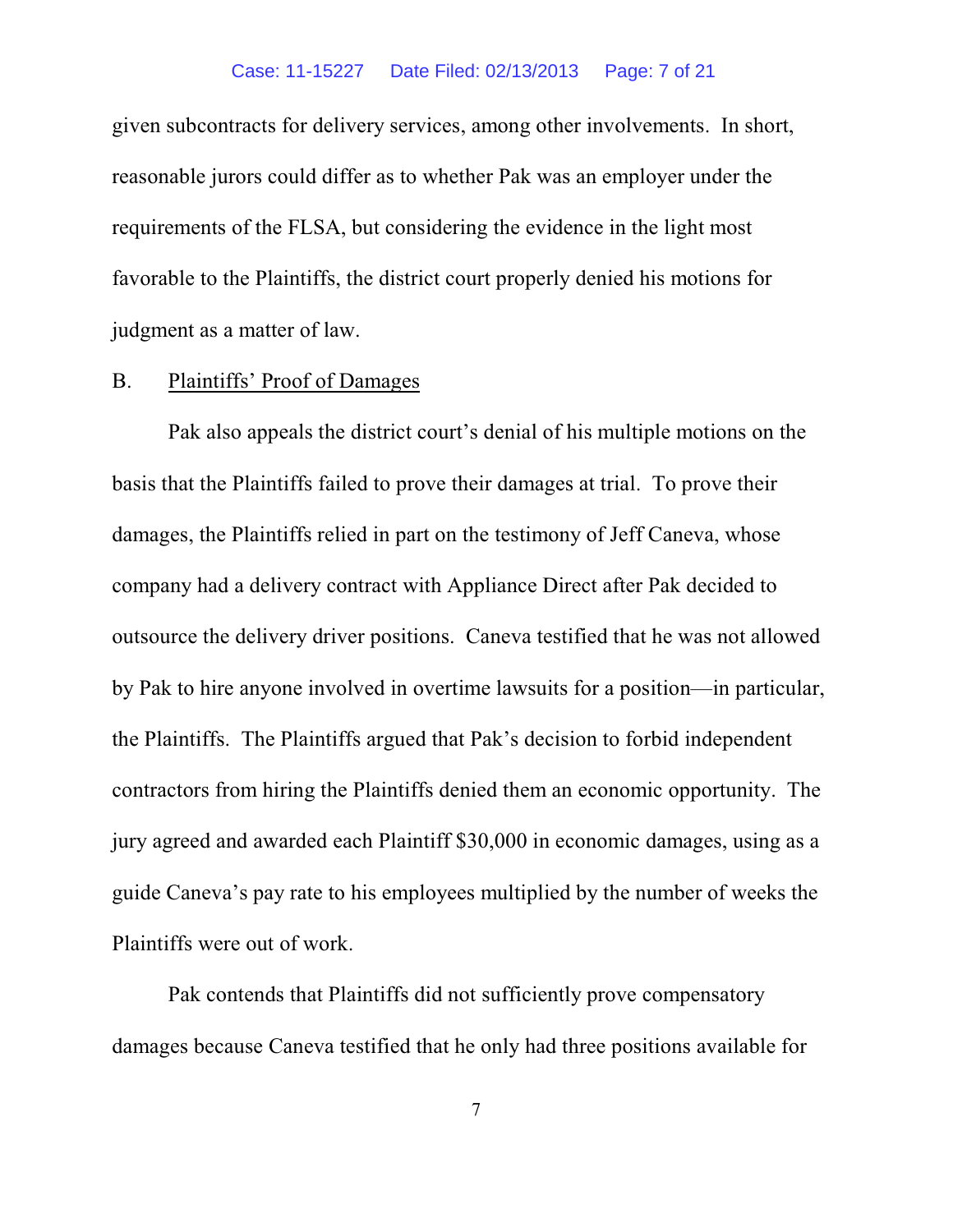#### Case: 11-15227 Date Filed: 02/13/2013 Page: 8 of 21

delivery drivers and did not testify as to when the Plaintiffs would have been hired and how much he would have paid them. Due to this lack of certainty, Pak argues that it was error for the jury to speculate as to what the Plaintiffs' damages were, because the Plaintiffs may not "throw [themselves] on the generosity of the jury." *Taliferro v. Augle*, 757 F.2d 157, 162 (7th Cir. 1985).

The Plaintiffs' situation is unusual: their damages are similar to those that employees would receive in a case where there was a reduction-in-force and the employees were discriminated against during the rehiring process. However, here, the rehiring was done by Caneva, a third-party independent contractor, who according to Pak had filled his three available positions before the Plaintiffs sought employment with him.

Ultimately, though, Pak's arguments surrounding the particular circumstances of Caneva's company are without force. Regardless of whether the Plaintiffs would have secured employment with Caneva, evidence of Caneva's delivery operation serves as proof of what the Plaintiffs would have been paid as independent contractors. We hold that this evidence was sufficient for a jury to award the Plaintiffs compensatory damages in the amount of \$30,000 each, and the district court did not abuse its discretion in denying Pak's motions on this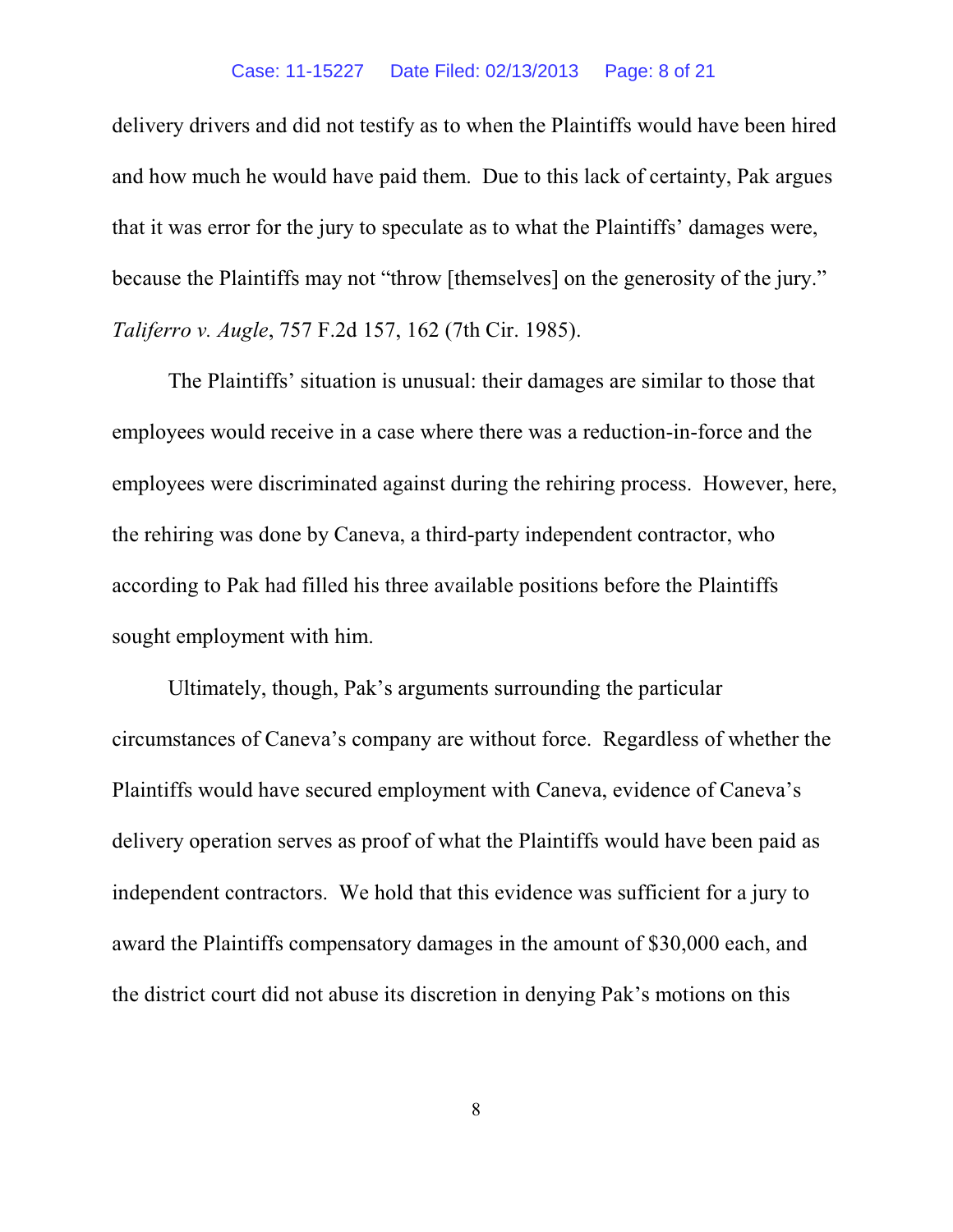ground. $2$ 

## C. Liquidated Damages

The final issue before us is whether the district court was required to award the Plaintiffs liquidated damages in addition to the economic damages awarded by the jury. The Plaintiffs in their cross-appeal argue that the court did not have discretionary authority to deny their motion to alter the judgment by adding liquidated damages, and that the award of such damages was required by statute.

This presents our court with a question of first impression: Does the FLSA mandate the imposition of liquidated damages after a finding of liability for retaliation, unless excused by proof of reasonable good faith of the employer, the same as it does after a finding of liability for unpaid minimum wages and overtime, or are liquidated damages discretionary in a retaliation case?

The award of liquidated damages in FLSA cases is governed by 29 U.S.C. § 216(b), which states in pertinent part:

> Any employer who violates the provisions of section 206 or section 207 of this title [minimum wage or overtime provisions] shall be liable to the employee or employees

 $P<sup>2</sup>$  Pak also appeals the court's denial of his renewed motion for remittitur, arguing that because Caneva stopped making deliveries for Appliance Direct before the entry of judgment, calculating the Plaintiffs' damages to the date of judgment gave the Plaintiffs a windfall. However, similar to the discussion above, evidence regarding Caneva should be viewed as evidence of what the Plaintiffs would have been paid as independent contractors, not necessarily employed with Caneva.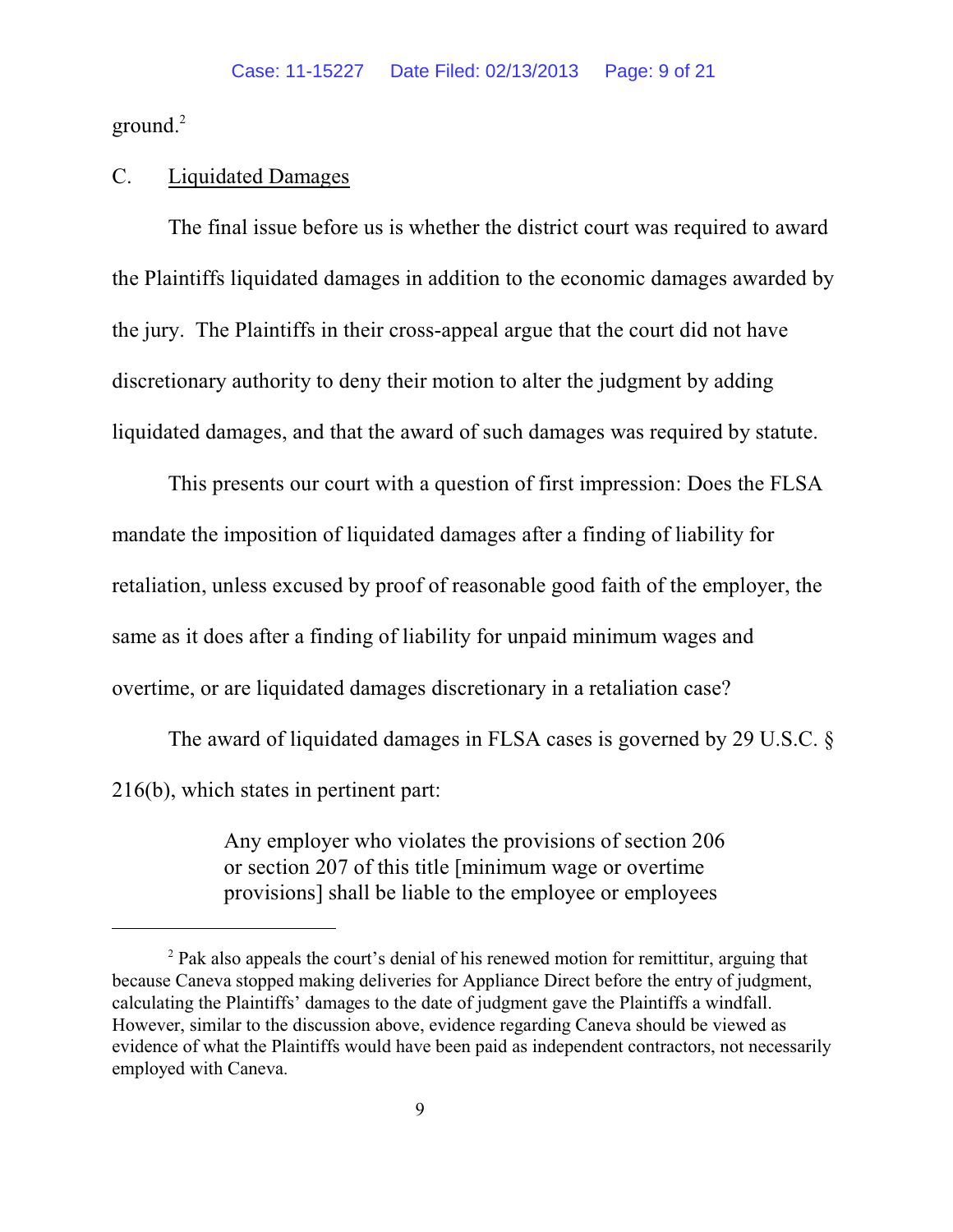affected in the amount of their unpaid minimum wages, or their unpaid overtime compensation, as the case may be, and in an additional equal amount as liquidated damages. Any employer who violates the provisions of section 215(a)(3) of this title [retaliation provision] shall be liable for such legal or equitable relief as may be appropriate to effectuate the purposes of section 215(a)(3) of this title, including without limitation employment, reinstatement, promotion, and the payment of wages lost and an additional equal amount as liquidated damages.

### 29 U.S.C. § 216(b).

A separate statute, 29 U.S.C. § 260, included in Chapter 9 of Title 29,

adopted in 1947, provides that

In any action . . . to recover unpaid minimum wages, unpaid overtime compensation, or liquidated damages, under the Fair Labor Standards Act of 1938, as amended . . . if the employer shows to the satisfaction of the court that the act or omission giving rise to such action was in good faith and that he had reasonable grounds for believing that his act or omission was not a violation of the [FLSA], the court may, in its sound discretion, award no liquidated damages or award any amount thereof not to exceed the amount specified in section 216 of this title.

The Plaintiffs contend that 29 U.S.C. § 216(b) makes an award of

liquidated damages mandatory in retaliation cases, just as in minimum wage and overtime cases, and it can be overcome only by proof of the reasonable good faith exception found in section 260. Since it is without dispute that Pak did not offer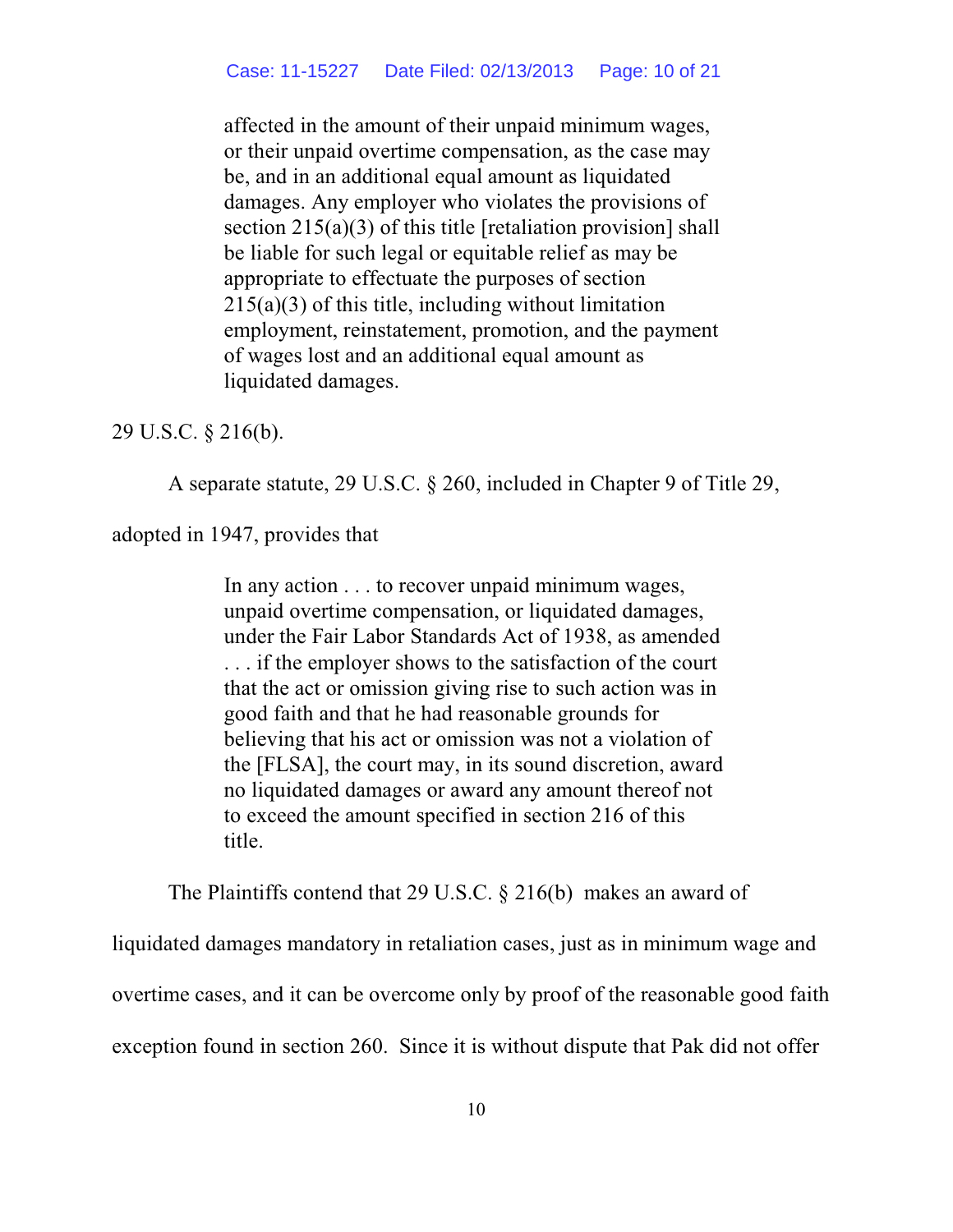proof to show good faith as allowed by section 260, they argue that the court had no discretion to deny the addition of a liquidated damages award in an equal amount as the economic loss award returned by the jury.

Four Circuits are cited by the parties for having considered whether liquidated damages in an FLSA retaliation case are discretionary or mandatory, with differing results. The Plaintiffs cite *Lowe v. Southmark Corp.*, 998 F.2d 335, 337–38 (5th Cir. 1993), as well as *Avitia v. Metro. Club of Chicago, Inc.*, 49 F.3d 1219, 1223 (7th Cir. 1995), as having held in favor of mandatory liquidated damages.<sup>3</sup> Pak argues that the "as may be appropriate language" in section  $216(b)$ renders the grant of liquidated damages in a retaliation case discretionary with the district court, an opinion supported by *Braswell v. City of El Dorado, Ark.*, 187 F.3d 954, 958 (8th Cir. 1999) and *Blanton v. City of Murfreesboro*, 856 F.2d 731 (6th Cir. 1988).

*Lowe* involved claims by two plaintiffs for violating their entitlement to equal pay under section 206(d), and protection from retaliation under section 215(a)(3), of the FLSA. The jury returned lump sum awards to the plaintiffs after

<sup>&</sup>lt;sup>3</sup> The *Lowe* court cited the pre-September 30, 1981 case of *Reeves v. Int'l Tel. and Tel. Corp.*, 616 F.2d 1342, 1352 (5th Cir. 1980). *See Lowe*, 998 F.2d at 337. While the Plaintiffs do not cite or argue that *Reeves* is binding, we find it appropriate to note that *Reeves* is not on point, as discussed below, and thus is not determinative. *See Bonner v. City of Prichard, Ala.*, 661 F.2d 1206, 1207 (11th Cir. 1981) (en banc) (adopting all Fifth Circuit cases prior to October 1, 1981).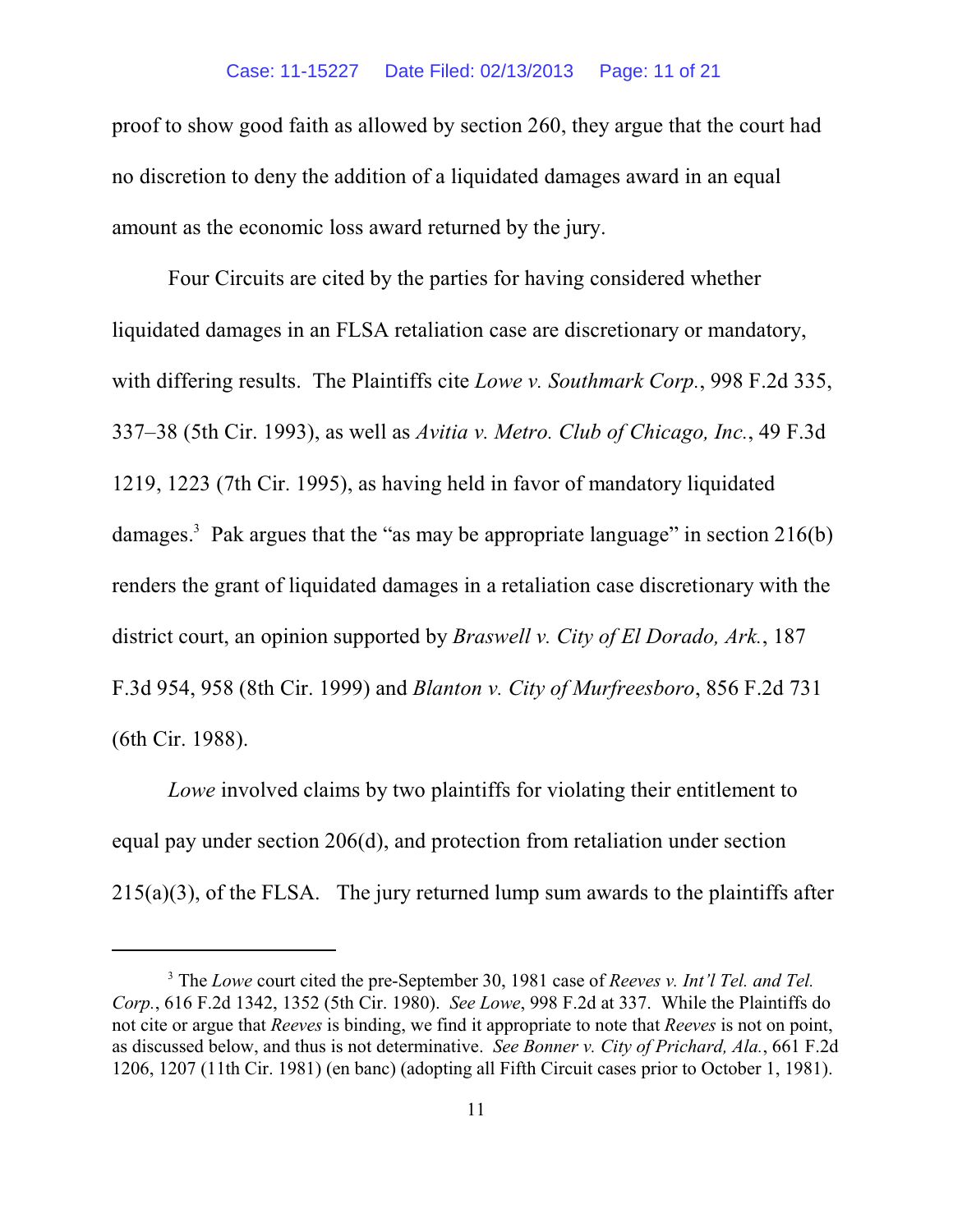finding the defendant liable on both of the claims. The Fifth Circuit did not analyze the language of section 216(b), but simply quoted it, stated that "[t]he granting of liquidated damages is mandatory under section 216(b) except where the employer shows to the satisfaction of the court that its act or omission was in 'good faith' and was based upon reasonable grounds for believing that it was not violating the Act," and required the doubling of lump sum awards of back pay and retaliation damages, rather than unexplained lesser amounts of liquidated damages included in the judgment. *Lowe*, 998 F.2d at 337. It cited section 260 and two earlier Fifth Circuit cases: *Reeves v. Int'l Tel. and Tel. Corp.*, 616 F.2d 1342, 1352 (5th Cir. 1980) and *Mireles v. Frio Foods, Inc.*, 899 F.2d 1407, 1415 (5th Cir. 1990).

These cases, however, are not on point. While *Reeves* involved findings of liability for failure to pay wages due under the FLSA and for retaliatory discharge, and liquidated damages were computed and awarded by doubling the amounts found to be due for minimum wages and overtime, and for back pay from the time of the plaintiffs' retaliatory termination, no issue was raised on appeal as to whether doubling the back pay awarded was mandatory. The defendant merely contended on appeal that it should not have been charged with liquidated damages because it proved that it acted under a good faith belief that the plaintiff was an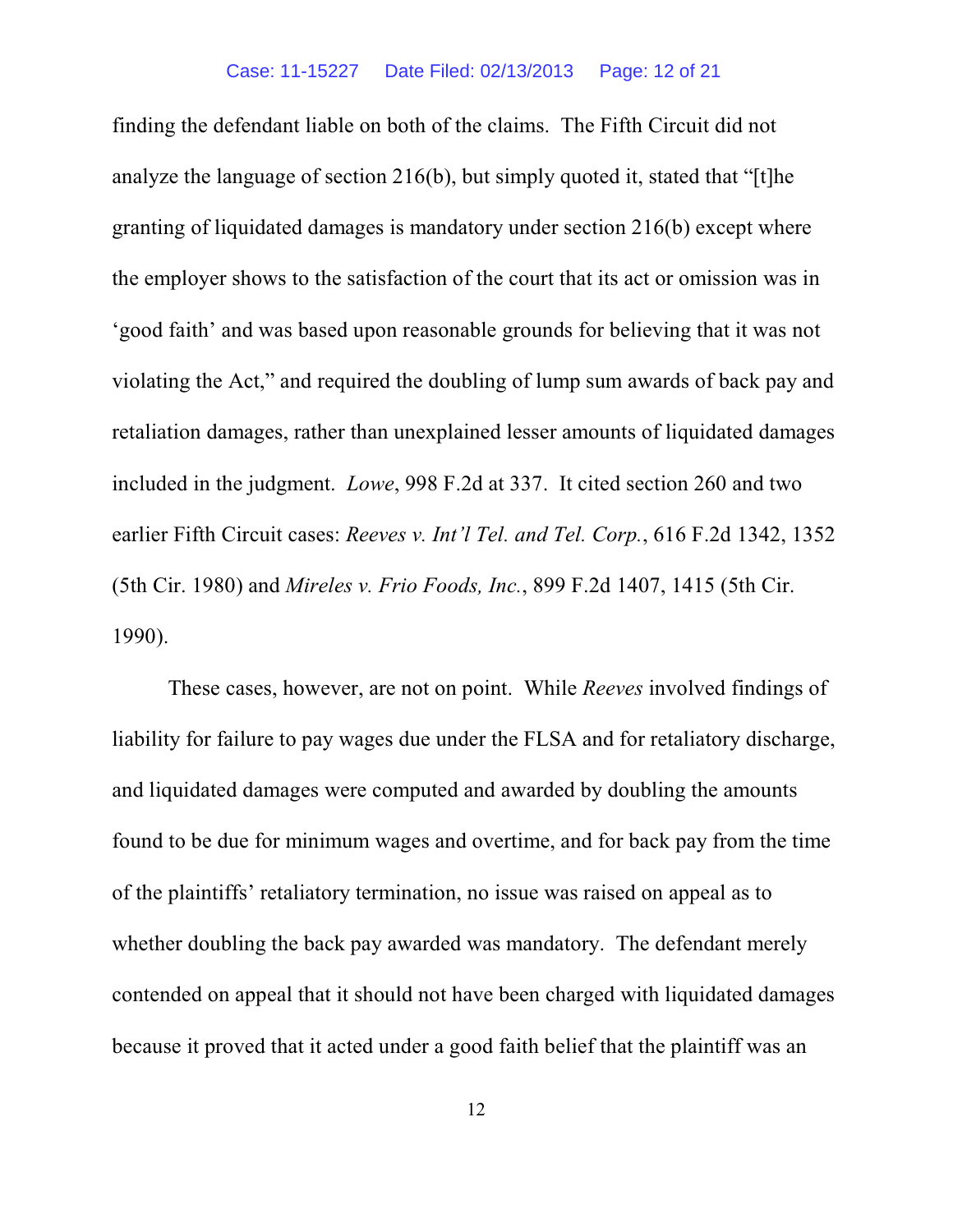exempt employee under the FLSA. The court held, in response to the issue before it, that the proof at trial was insufficient to establish the reasonableness of such a belief, so that the good faith exception did not apply, and upheld the awarding of liquidated damages. *Reeves*, 616 F.2d at 1352, 1353. *Mireles* did not involve retaliation, but held that section 216(b) required a full doubling of the amount found to be due to multiple plaintiffs for time spent waiting for productive work, unless the section 260 exception was proved, and the district court had no discretion to award liquidated damages in a lesser amount. In so holding, the court emphasized the word *shall* in the first sentence of section 216(b). *Mireles*, 899 F.2d at 1414–15. Neither case cited in *Lowe* discusses liquidated damages in the context of the retaliation provision in section 216(b) or whether it would be within the district court's discretion to deny them. We do not find *Lowe* to be persuasive.

In *Avitia*, one of the two plaintiffs had both overtime and retaliation claims. The Seventh Circuit opinion assumed, without analysis, that liquidated damages were part of relief for retaliation claims unless excused by the good faith exception. This was not an issue in the appeal. *See Avitia*, 49 F.3d at 1223.

On the other hand, both *Braswell* and *Blanton*, the cases cited by Pak, dealt directly with whether liquidated damages are mandatory or discretionary in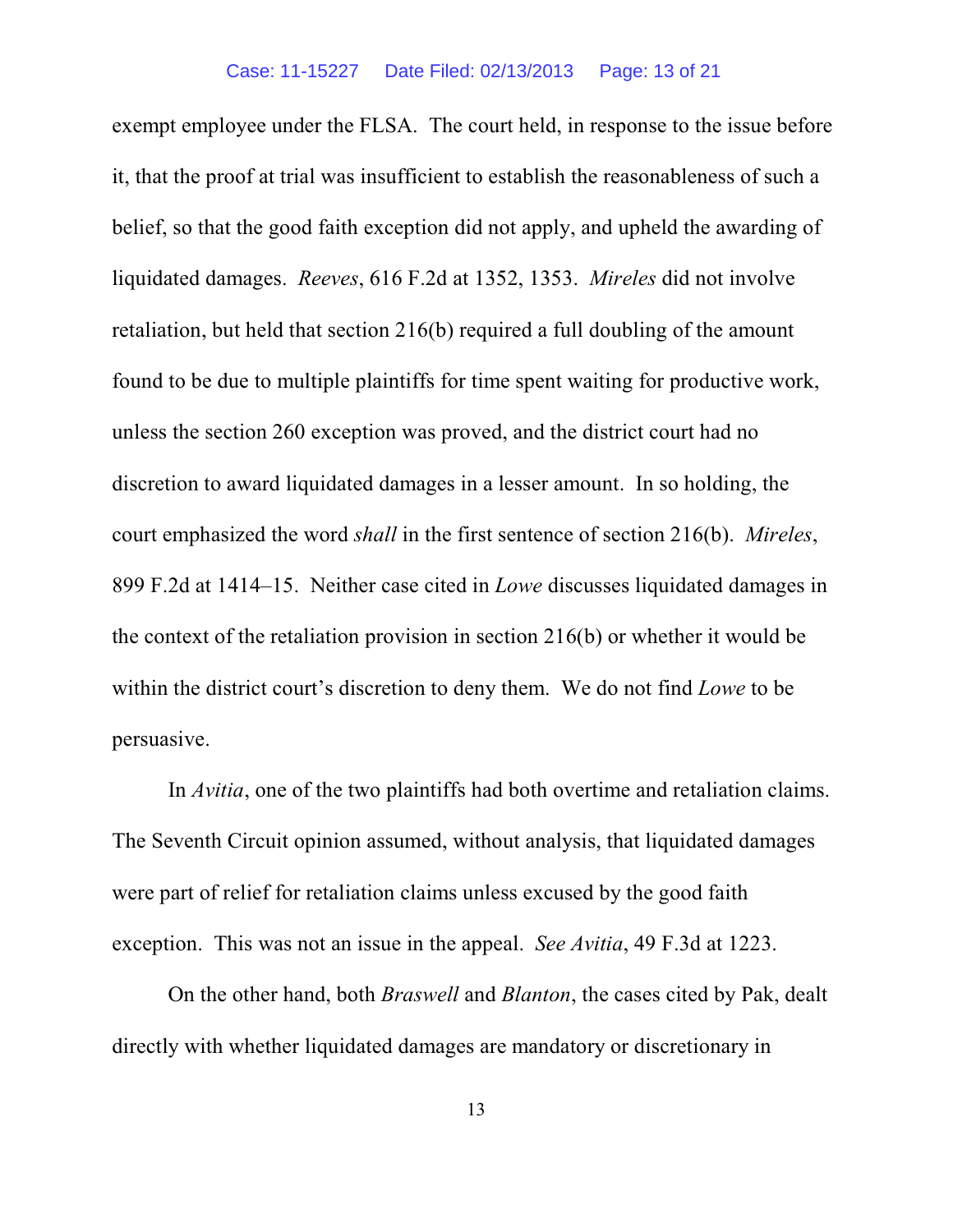retaliation cases, analyzed the statute, and emphasized the different language in the retaliation provision of section 216(b) as compared to the minimum wages and overtime provision.

The Eighth Circuit in *Braswell* acknowledged that liquidated damages were mandatory as to an overtime claim, but held that the language in the second sentence of section 216(b)—"as may be appropriate to effectuate the purposes of section 215(a)(3)"—gives discretion to the district court to choose the remedy that the court deems appropriate in the case, and that includes discretion to award liquidated damages. *Braswell*, 187 F.3d at 958. Although both provisions in section 216(b) employ the words "shall" and "and" in listing appropriate remedies (including liquidated damages), the additional language in the retaliation provision modifies the mandatory language and creates a separate standard for retaliation claims. The court stated that it was unpersuaded by the Fifth Circuit's discussion of section 216(b) in *Lowe*, where it noted that an award of liquidated damages was discretionary for both wage and retaliation claims only if the employer proved the exception allowed by section 260, saying that "[t]he court, however, made no mention of the 'as may be appropriate' phrase, words which we conclude are not superfluous and were intended to establish a separate, and discretionary, standard for awards of liquidated damages in retaliation claims." *See Braswell*, 187 F.3d at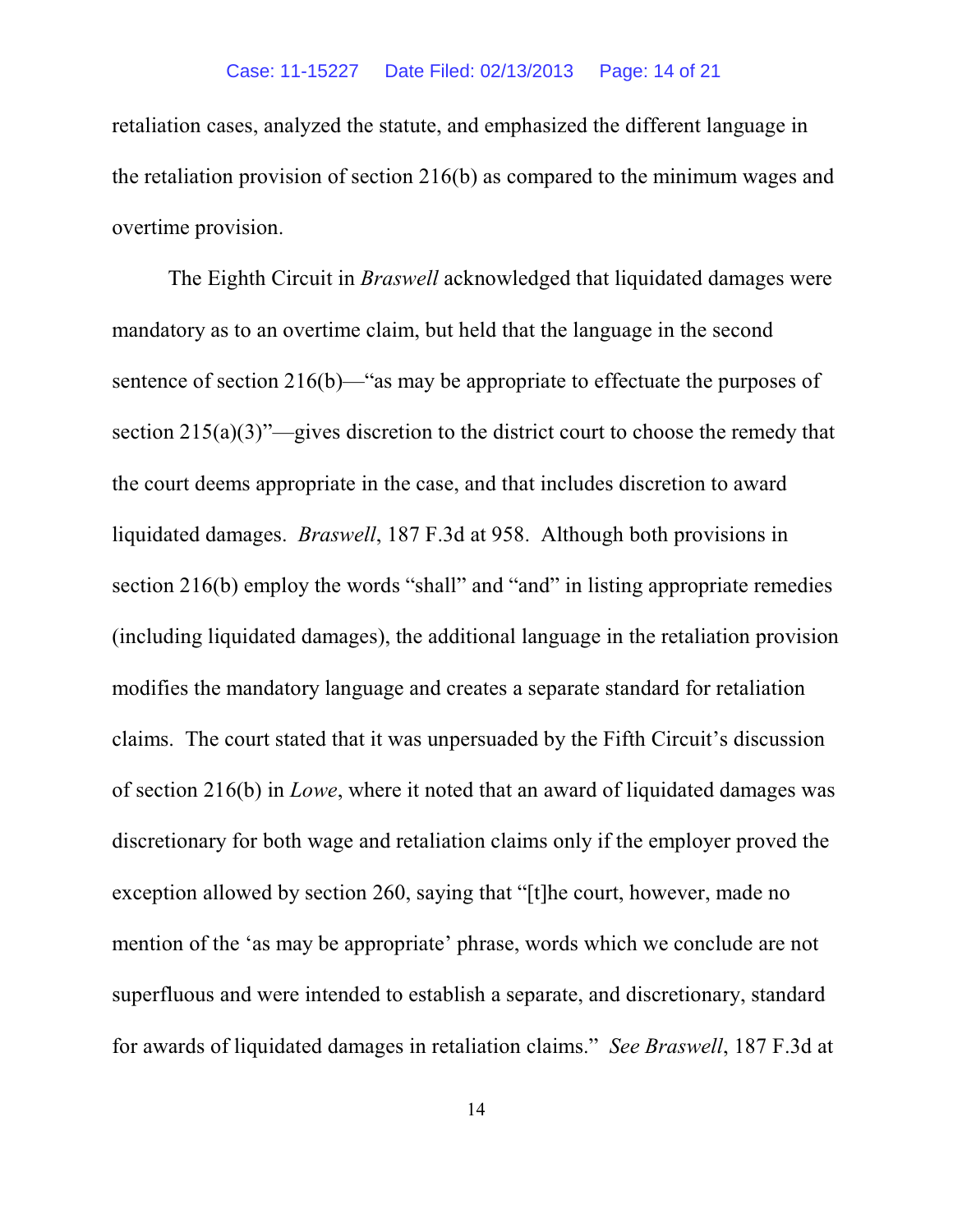958–59. Therefore, the court affirmed the district court's refusal to add liquidated damages on the retaliation claim, holding that whether to do so was discretionary and that the refusal was not an abuse of discretion.

The Sixth Circuit in *Blanton* similarly focused on the "as may be appropriate to effectuate the purposes of section  $215(a)(3)$ " language and determined that a district court erred in awarding liquidated damages in a retaliation case when such an award would not "effectuate the purposes of [the retaliation provision]." *Blanton*, 856 F.2d at 737.

The district court in this case, in its well-reasoned opinion, analyzed the findings of other courts on this issue, applied rules of statutory construction, followed *Braswell* and *Blanton* in applying a discretionary interpretation to section 216(b)'s retaliation provision, and found that the \$30,000 awarded to each Plaintiff as economic damages was sufficient to effectuate the purposes of section 215(a)(3) and that no award of liquidated damages was necessary.

We begin with the plain language of the statute—29 U.S.C. § 216(b), Damages, and specifically its first two sentences. *See Silva-Hernandez v. U.S. Bureau of Citizenship & Immigration Servs.*, 701 F.3d 356, 361 (11th Cir. 2012) ("As with any question of statutory interpretation, we begin by examining the text of the statute . . . .") (internal citation omitted). The first sentence applies only to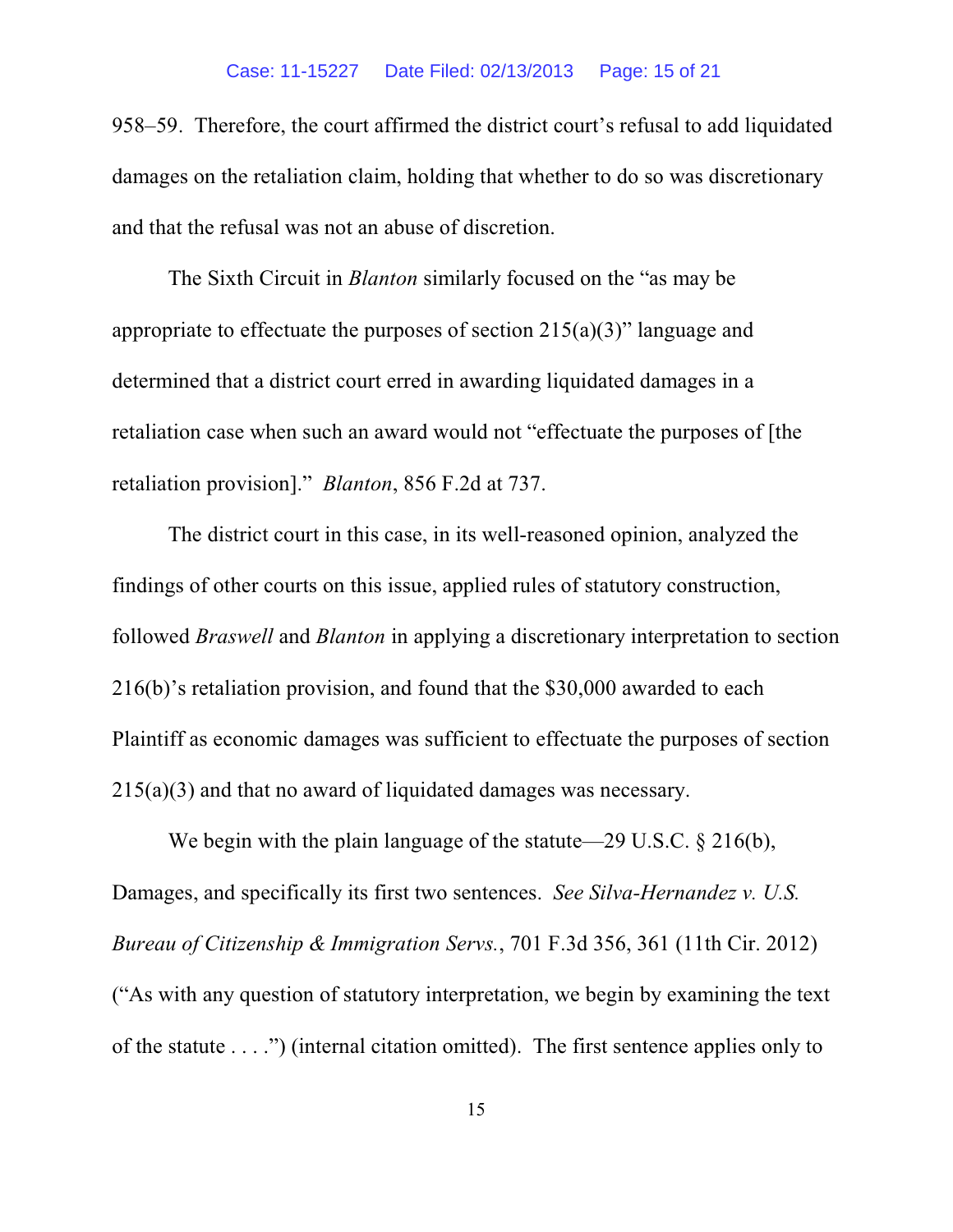damages for violations of sections 206 (minimum wage) and 207 (overtime), while the second sentence applies only to violations of section 215(a)(3) (retaliation).

The first sentence mandates that for violation of the provisions of either the minimum wage or overtime provisions of the FLSA the employer "*shall* be liable . . . in the amount of . . . unpaid minimum wages, or . . . unpaid overtime compensation . . . *and in an additional equal amount as liquidated damages*" (emphasis added). There is no discretion or mention of retaliation.

The second sentence, on the other hand, provides that for retaliation against an employee for, *inter alia*, filing a suit for failure to pay minimum wage or overtime (section 215(a)(3)) an employer "*shall* be liable for such legal or equitable relief *as may be appropriate to effectuate the purposes of section 215(a)(3) of this title*, including without limitation employment, reinstatement, promotion, and the payment of wages lost and an additional equal amount as liquidated damages" (emphasis added). This second sentence was added to section 216(b) in 1977. Pub. L. No. 95-151, 91 Stat. 1245, 1252 (Nov. 1977).

This second sentence was added by amendment in 1977 to provide damages in private causes of action to enforce the anti-retaliation provisions of the FLSA, and clearly was for the purpose of allowing separate and more extensive relief to an employee in case of retaliation. And, it is just as clear that the extent of that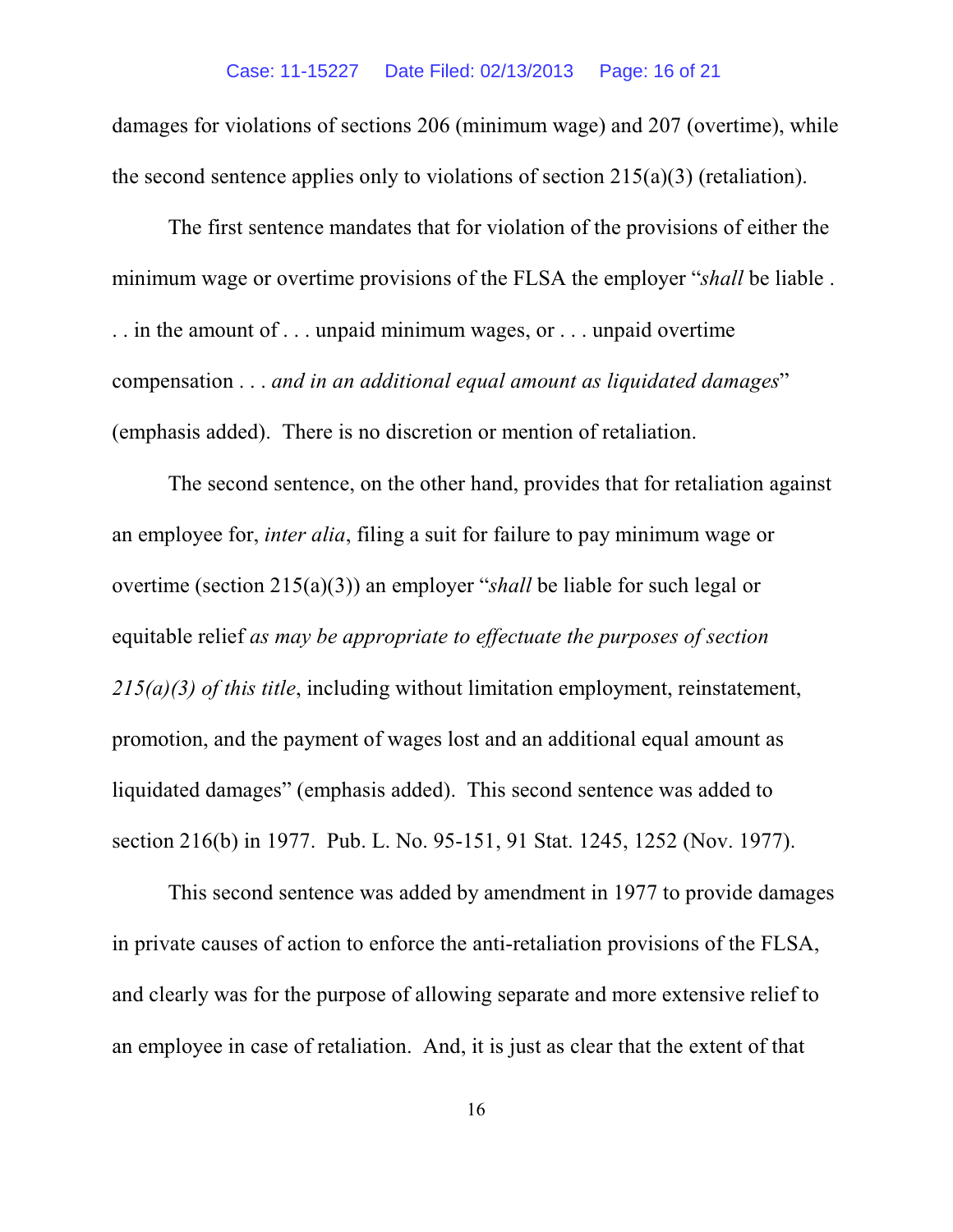separate relief is discretionary, requiring a finding that any such relief, even relief not mentioned in the non-exclusive examples, is appropriate to effectuate the purposes of the retaliation section of the law. There is no more basis in the language of the second sentence for holding that liquidated damages are required to be awarded in a retaliation case, than there would be for requiring reinstatement, or promotion, or front pay. Whatever is awarded must be appropriate to effectuate the purposes of the retaliation provision, and determining that requires the exercise of wide discretion. *Cf. DIRECTV, Inc. v. Brown*, 371 F.3d 814, 816–18 (11th Cir. 2004) (use of the word "may" and the phrase "as may be appropriate" in the Wiretap Act, 18 U.S.C.  $\S$  2511(1)(a), made award of liquidated damages discretionary).

Plaintiffs' argument that section 260 (the reasonable good faith exception) makes the clear discretionary language of the second sentence of section 216(b) mandatory is unavailing. Section 260 was already in existence at the time Congress added the second sentence. Before that addition, section 216(b) contained no reference to retaliation, and section 260 provided the reasonable good faith exception only to then-available actions "to recover unpaid minimum wages, unpaid overtime compensation, or liquidated damages." Thus, as the district court noted, at the time Congress drafted the second sentence with its "as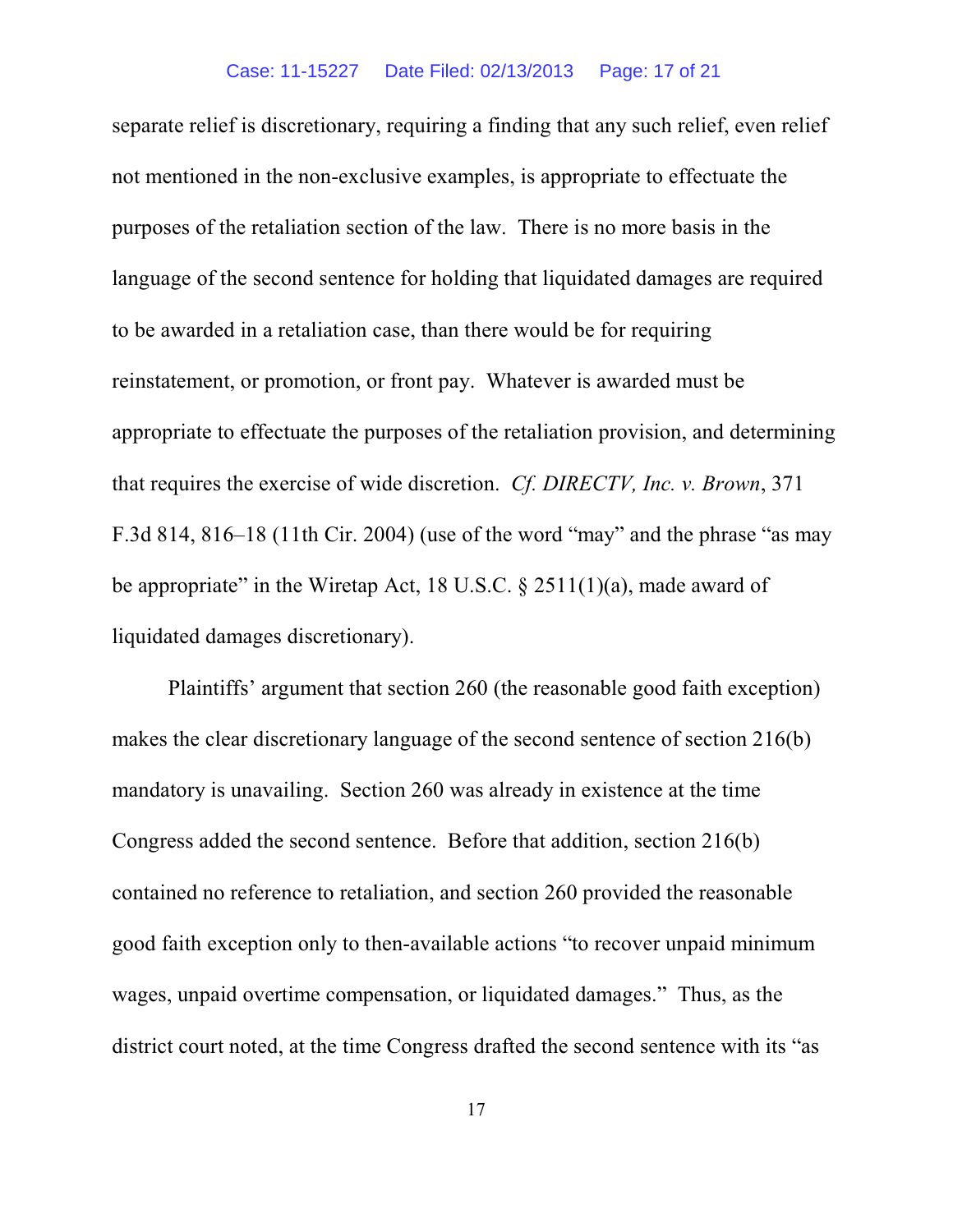#### Case: 11-15227 Date Filed: 02/13/2013 Page: 18 of 21

may be appropriate" language, it was aware of its existing mandatory liquidated damages requirement for minimum wage and overtime claims and the application of a reasonable good faith exception to that, and did not choose to do the same in regard to retaliation claims. The preexisting section 260 has no applicability to the later-added second sentence of section 216(b).

Plaintiffs also argue that holding the second sentence language to be discretionary would be irreconcilable with and would require the overturning of two of this court's earlier panel decisions in *Equal Employment Opportunity Comm'n v. White and Son Enters.*, 881 F.2d 1006 (11th Cir. 1989) and *Snapp v. Unlimited Concepts, Inc.*, 208 F.3d 928 (11th Cir. 2000). We reject this contention.

While *White and Son Enters.* affirmed the district court's award of additional liquidated damages for both back pay based on discrimination under section 206(d) and retaliation under section 215(a)(3) of the FLSA, no issue was discussed as to whether liquidated damages were mandatory or discretionary. *See White & Son Enters.*, 881 F.2d at 1012–13. They had been awarded as to both claims and the issue on appeal merely involved the correct method for computing them. This was quite different from the case *sub judice*, where the issue is presented to us directly, and we must decide it.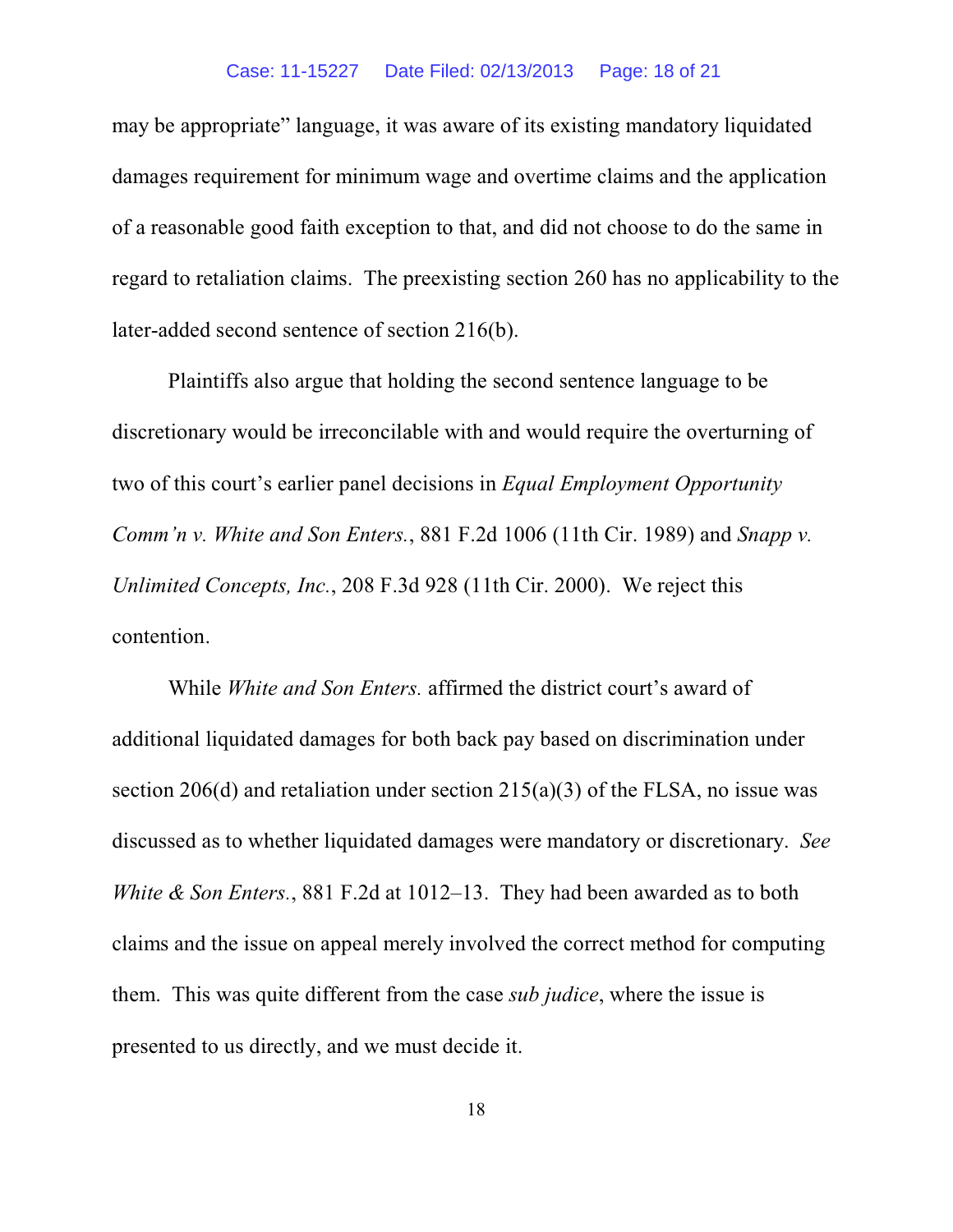Likewise, the issue now before us was not presented in *Snapp*. There, a jury found for the plaintiff on both an overtime claim and a retaliation claim and awarded \$200 in overtime wages, \$1,000 in wages lost because of a retaliatory discharge, and \$35,000 in punitive damages on the retaliation claim. The district court found that the defendant had not proved a section 260 good faith defense on either claim, and doubled as liquidated damages both the \$200 overtime award and the \$1,000 retaliation award, held that punitive damages were not available as damages for section 216(b) retaliation, and struck the \$35,000 punitive damages award. Judgment was entered for \$2,400 and the plaintiff appealed the finding that punitive damages were not available. The opinion in *Snapp* did not deal with whether liquidated damages were mandatory in retaliation cases and could be excused only through exercising discretion under section 260, but dealt solely with the availability of punitive damages. In doing so, and in holding that punitive damages were not available because they were outside the compensatory nature of available damages under the second sentence of section 216(b), the court did note that "the kinds of relief that a district court may need to award to compensate the plaintiff fully will vary with the facts of each case," and that "district courts may have to exercise some creativity in awarding relief in retaliation cases." *Snapp*, 208 F.3d at 937.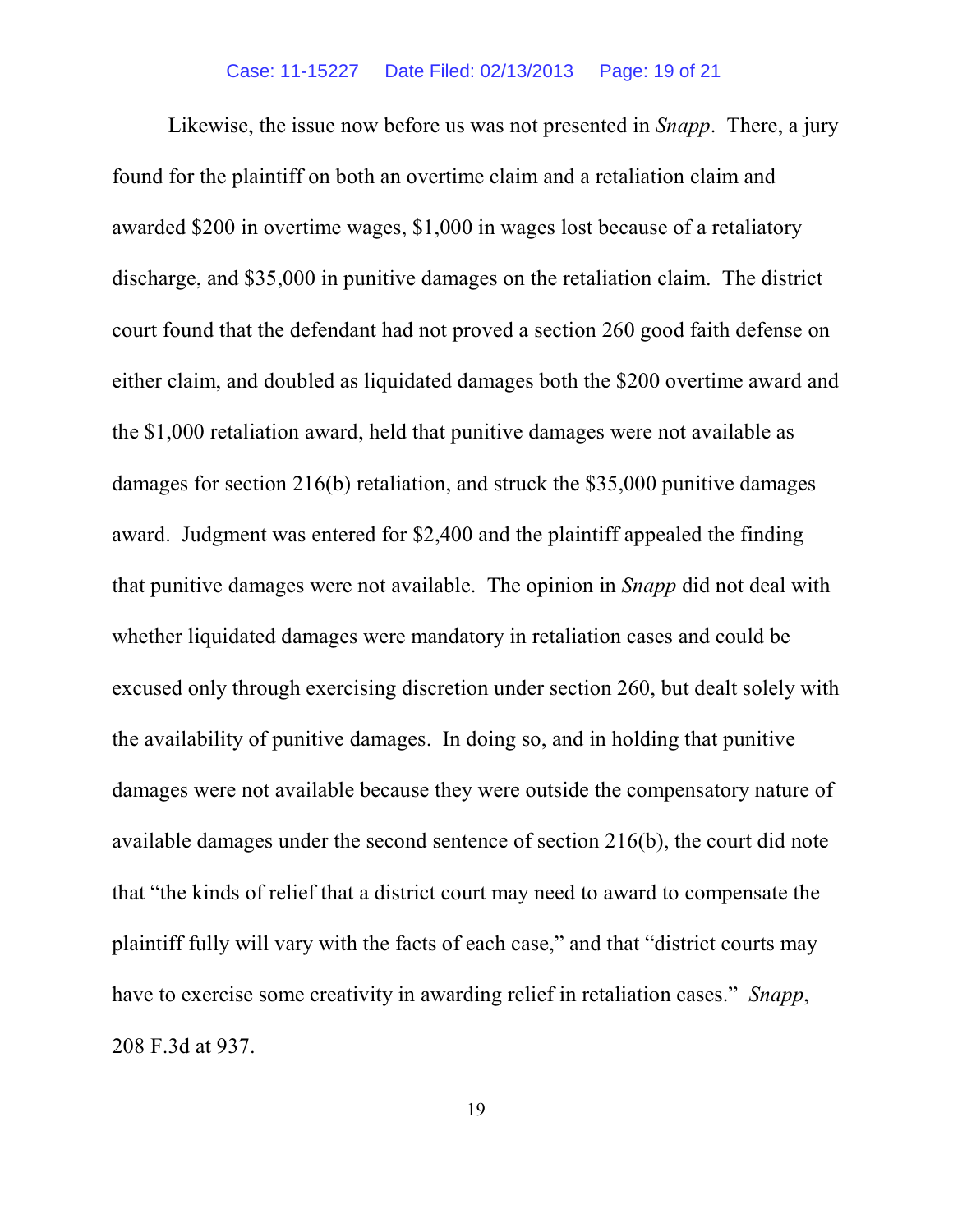## Case: 11-15227 Date Filed: 02/13/2013 Page: 20 of 21

Far from being irreconcilable, these earlier cases point to the need for the court in this case to establish a clear answer to the question of whether in an FLSA retaliation case a district court in this circuit *must* award liquidated damages in the absence of proof of a reasonable good faith exception, or *may* do so in its discretion if that would "be appropriate to effectuate the purposes of" the retaliation section.

In reviewing the cases cited by Plaintiffs and Pak, the briefs and oral argument of counsel, and the clear language of the statute, we join the Sixth and Eighth Circuits in holding that the second sentence in section 216(b), which allows such damages "as may be appropriate to effectuate the purposes of [the retaliation provision]," creates a separate, discretionary, standard of damages for retaliation claims. We therefore hold that the retaliation provision of 29 U.S.C. § 216(b) gives the district court discretion to award, or not to award, liquidated damages, after determining whether doing so would be appropriate under the facts of the case. The district court made the determination in this case that it would not be appropriate, and in declining to award liquidated damages it did not abuse its discretion.

# **IV. CONCLUSION**